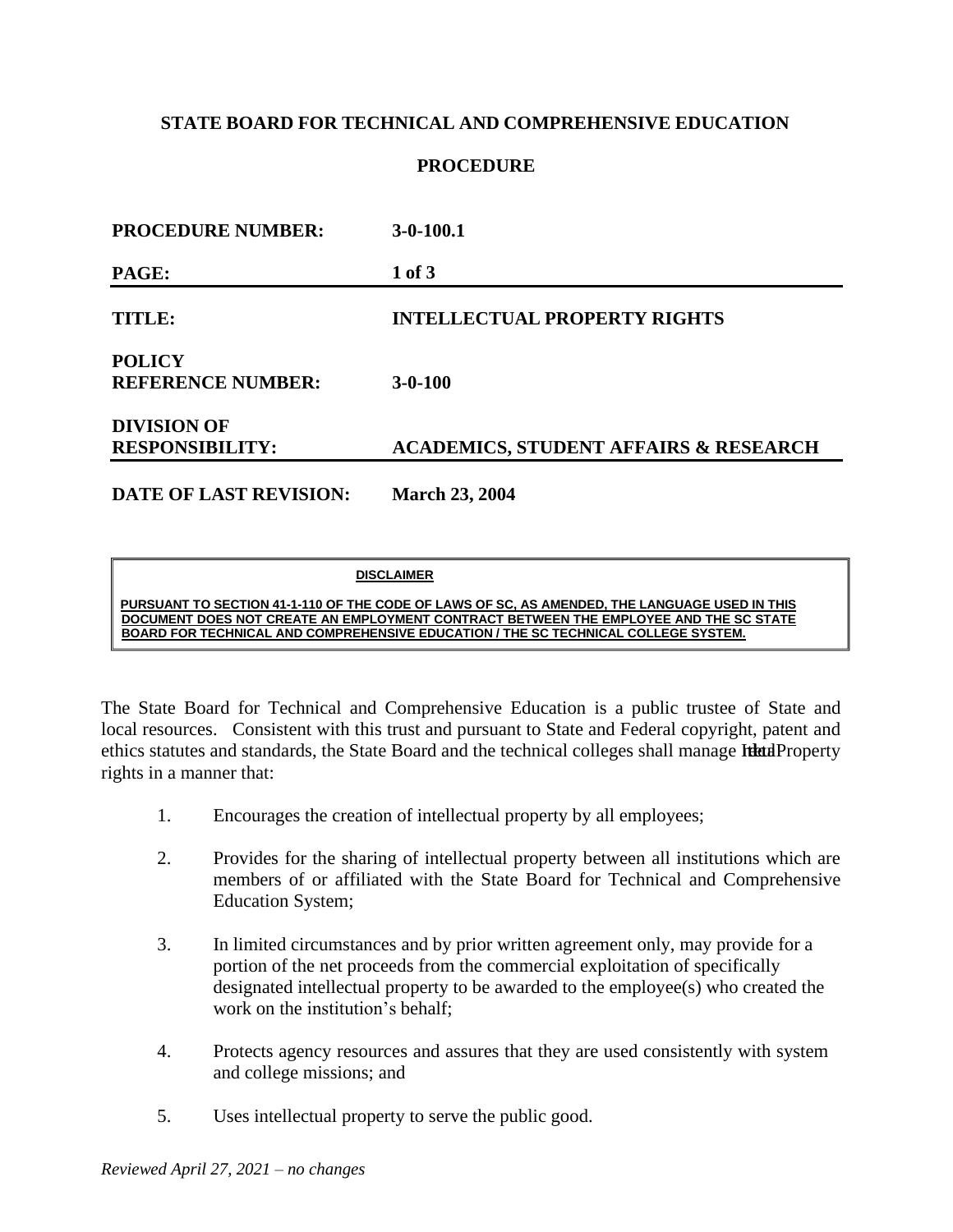# **STATE BOARD FOR TECHNICAL AND COMPREHENSIVE EDUCATION**

## **PROCEDURE**

| <b>PROCEDURE NUMBER:</b> | $3-0-100.1$ |
|--------------------------|-------------|
| PAGE:                    | $2$ of $3$  |

Within the limitations prescribed in Procedure 3-0-100.1, the State Board for Technical and Comprehensive Education delegates to college presidents or in the case of system office employees, to the Executive Director, the authority to enter into written property ownership agreements with employees or independent contractors who create original works involving copyrights, patents or other forms of intellectual property for use or ownership by the college or the system office.

Each technical college and the system office shall develop guidelines and procedures for entering into intellectual property agreements, provided the terms of any such arrangements:

- Waive the institution's copyright to no more than class lectures, notes, or course syllabi, or to scholarly works which are not created within the scope of employment, or to scholarly works which are not created using agency resources;
- Under no circumstances provide for a portion of the net proceeds from the commercial exploitation of intellectual property to be awarded to an employee(s) who created the work on the institution's behalf if the material was created within the scope of his or her employment, or if the material was created by using any agency resources;
- Are fully compliant with the provisions of the State Ethics Act, Policy 8-0-102: Personal Benefit from Projects or Written Materials, and Policy 8-0-105: Ethics Requirements for Employees;
- Will not violate the provisions of the Federal Copyright Act, or any other federal law or regulation.

Intellectual property developed by a non-employee third-party consultant pursuant to the terms of a written and signed contract will generally be considered to be owned by the college or system office, unless otherwise provided in the consulting contract. Nothing in this procedure precludes a college or the System Office from entering into such a consulting contract where the parties have agreed that the non-employee consultant will own the materials upon creation.

#### **DEFINITIONS**

Employee - Any individual employed by a technical college or by the System Office to perform assigned tasks. Third-party consultants are not employees withinthe meaning of the State Board for Technical and Comprehensive Education Intellectual Property Rights Policy and these procedures.